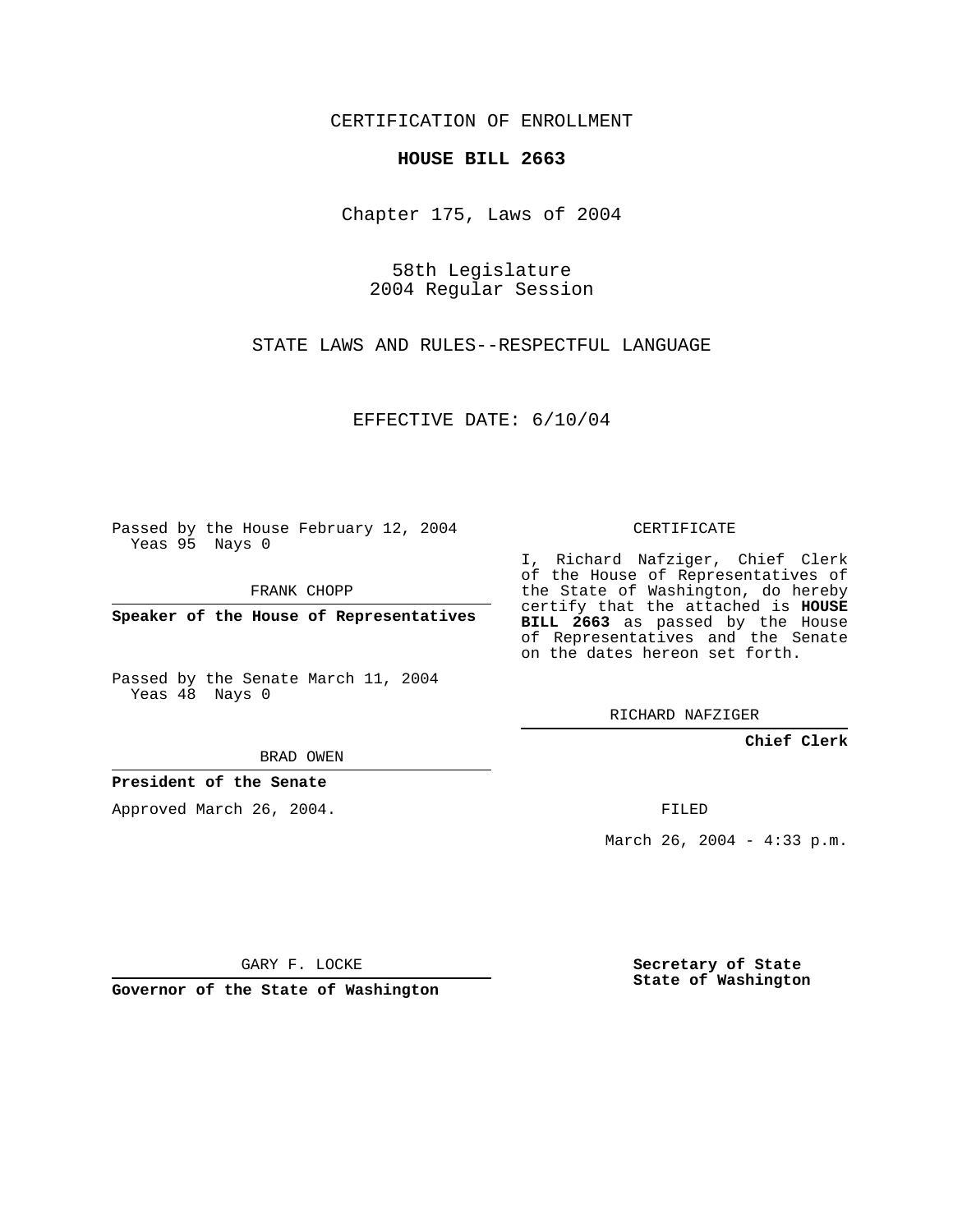## **HOUSE BILL 2663** \_\_\_\_\_\_\_\_\_\_\_\_\_\_\_\_\_\_\_\_\_\_\_\_\_\_\_\_\_\_\_\_\_\_\_\_\_\_\_\_\_\_\_\_\_

\_\_\_\_\_\_\_\_\_\_\_\_\_\_\_\_\_\_\_\_\_\_\_\_\_\_\_\_\_\_\_\_\_\_\_\_\_\_\_\_\_\_\_\_\_

Passed Legislature - 2004 Regular Session

## **State of Washington 58th Legislature 2004 Regular Session**

**By** Representatives Haigh, Armstrong, McCoy, Holmquist, O'Brien, Boldt, Morrell, Jarrett, Wallace, Delvin, Moeller, Priest, Darneille, Conway, D. Simpson, Kagi, Hunter, Clements, Wood, Sullivan, Dickerson, G. Simpson, Hunt, Skinner, Cody, Ormsby, Chase, Hankins, Pettigrew, Kenney, Tom, Nixon, Kessler, Miloscia, Linville, Romero, Roach and Hudgins

Read first time 01/19/2004. Referred to Committee on State Government.

 AN ACT Relating to use of respectful language in the Revised Code of Washington and the Washington Administrative Code; adding a new section to chapter 44.04 RCW; and adding a new section to chapter 34.05 4 RCW.

5 BE IT ENACTED BY THE LEGISLATURE OF THE STATE OF WASHINGTON:

 6 NEW SECTION. **Sec. 1.** A new section is added to chapter 44.04 RCW 7 to read as follows:

 (1) The legislature recognizes that language used in reference to individuals with disabilities shapes and reflects society's attitudes towards people with disabilities. Many of the terms currently used diminish the humanity and natural condition of having a disability. Certain terms are demeaning and create an invisible barrier to inclusion as equal community members. The legislature finds it necessary to clarify preferred language for new and revised laws by requiring the use of terminology that puts the person before the disability.

17 (2)(a) The code reviser is directed to avoid all references to: 18 Disabled, developmentally disabled, mentally disabled, mentally ill, 19 mentally retarded, handicapped, cripple, and crippled, in any new